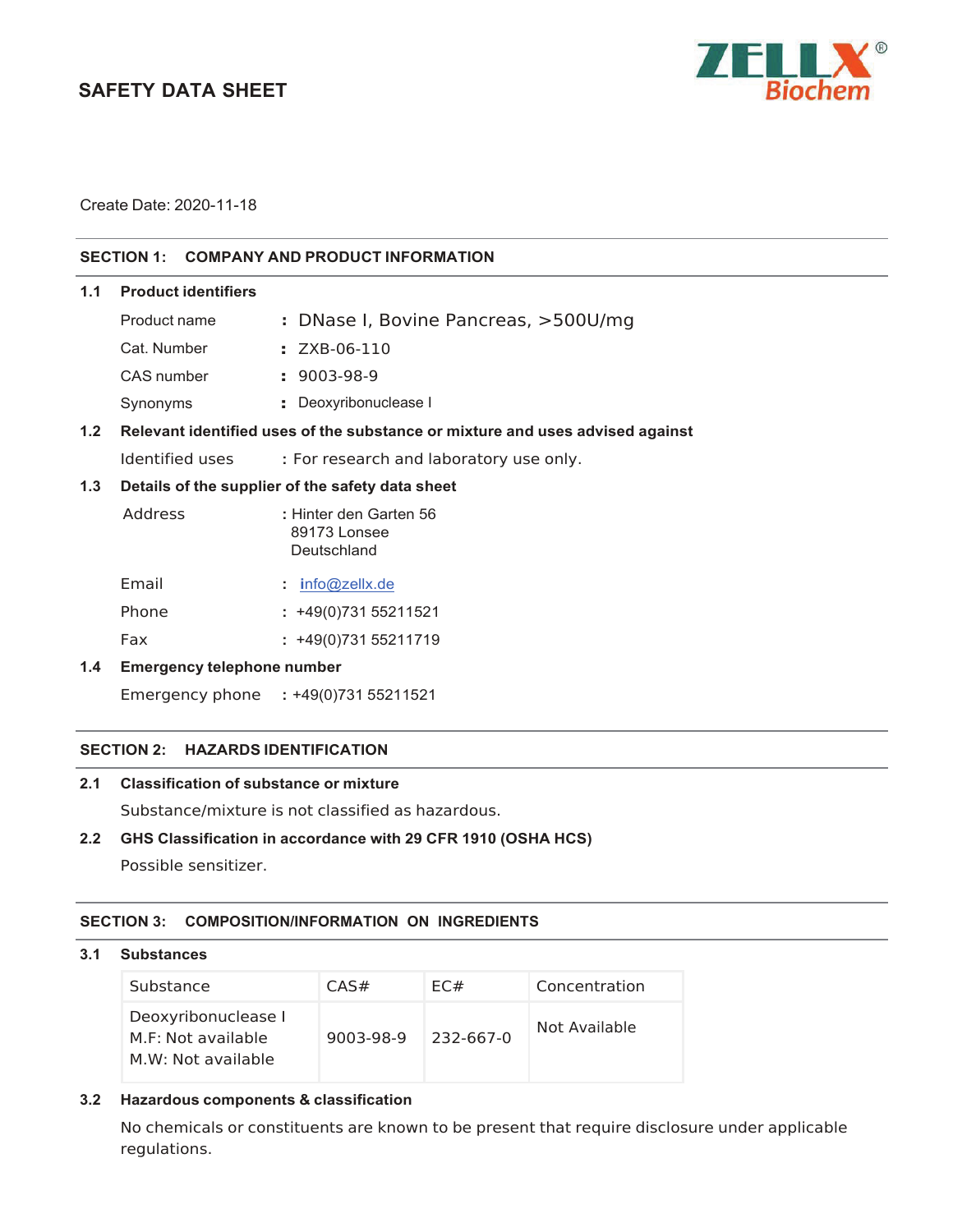# **SECTION 4: FIRST AID MEASURES**

#### **4.1 Description of first aid measures**

#### **General advice**

Consult a physician if symptoms are severe or persistent. Provide this data sheet to medical personnel. If product is spilled or leaked, evacuate area.

#### **In case of inhalation**

If inhaled, move person to fresh air and monitor breathing. If not breathing, give artificial ventilation. Consult a physician if symptoms are severe or persistent.

#### **In case of skin contact**

Immediately wash with excess soap and water. Take victim immediately to hospital. Consult a physician.

#### **In case of eye contact**

Flush eyes with water or eye wash solution as a precaution for 15 minutes. Consult a physician if symptoms are severe or persistent.

# **In case of ingestion**

Only induce vomiting if recommended by medical personnel. If subject is unconscious, do not give anything by mouth. If conscious, rinse mouth with water and drink plenty of water. Consult a physician.

#### **4.2 Most important symptoms and effects, both acute and delayed**

All known important symptoms are described in Section 2 and/or Section 11. No other important symptoms to report.

#### **4.3 Indication of any immediate medical attention and special treatment needed**

No special treatment indicated. Provide treatment in accordance with exhibited systems.

#### **SECTION 5: FIRE FIGHTING MEASURES**

#### **5.1 Conditions of flammability**

This product considered not flammable or combustible.

#### **5.2 Suitable extinguishing media**

Water spray, alcohol-resistant foam, dry chemical, and carbon dioxide extinguishers are suitable.

#### **5.3 Special hazards arising from the substance**

During a fire, highly toxic gases may be generated by thermal decomposition or combustion

– Unknown.

# **5.4 Advice for firefighters**

Wear self-contained breathing apparatus and protective clothing to prevent contact with skin and eyes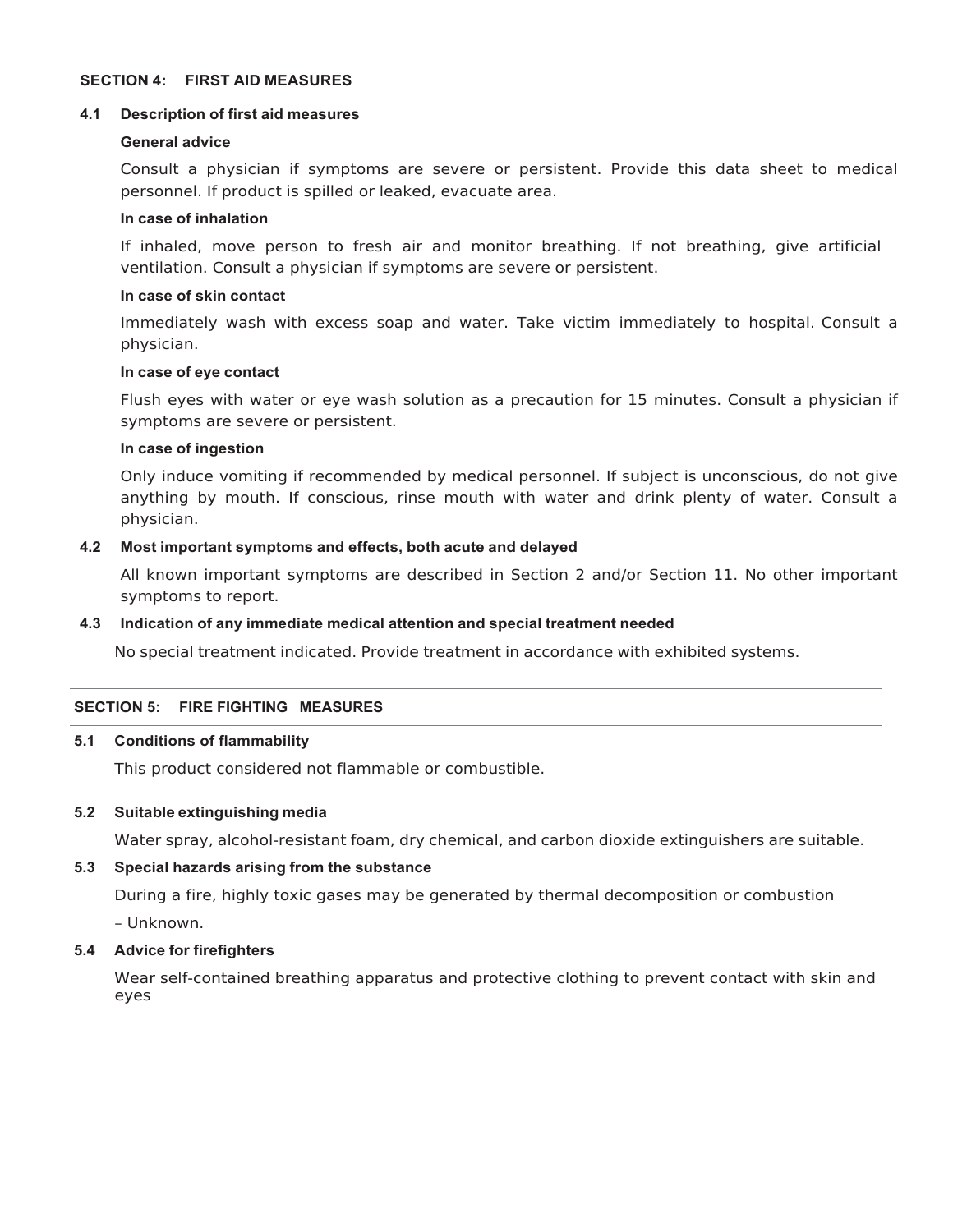#### **SECTION 6: ACCIDENTAL RELEASE MEASURES**

#### **6.1 Personal precautions, protective equipment and emergency procedures**

Provide suitable ventilation. Use any necessary personal protective equipment. Avoid breathing vapors, mist or gas.

**For personal protection see section 8** 

#### **6.2 Environmental precautions**

Do not let product enter drains.

## **6.3 Methods and material for containment and cleaning up**

Soak up with absorbent material, and discard. **For proper disposal see section 13** 

#### **SECTION 7: HANDLING AND STORAGE**

#### **7.1 Precautions for safe handling**

Provide suitable ventilation. Wear any necessary personal protective equipment. **For precautions see section 2** 

#### **7.2 Conditions for safe storage, including any incompatibilities**

Storage conditions **:** Keep container tightly closed. Storage Temperature: -20°C

#### **SECTION 8: EXPOSURE CONTROLS/PERSONAL PROTECTION**

#### **8.1 Control parameters**

This product is not known to contain any substances with occupational exposure limit values.

## **8.2 Engineering controls**

Use only in a chemical fume hood. Safety shower and eye bath when handling product.

#### **8.3 Personal protective equipment**

| Eye/face protection | : Safety glasses with side-shields conforming to EN166. Use equipment<br>for eye protection tested and approved under appropriate government<br>standards such as NIOSH (US) or EN 166(EU).                                                                                                                                                                                                                                                                                             |
|---------------------|-----------------------------------------------------------------------------------------------------------------------------------------------------------------------------------------------------------------------------------------------------------------------------------------------------------------------------------------------------------------------------------------------------------------------------------------------------------------------------------------|
| Skin protection     | : Handle with gloves. Gloves must be inspected prior to use. Use proper<br>glove removal technique - without touching outer surface of glove - to<br>avoid skin contact with this product. Dispose of contaminated gloves<br>after use in accordance with applicable laws and good laboratory<br>practices. Wash and dry hands. The type of protective equipment must<br>be selected according to the concentration and amount of the<br>dangerous substance at the specific workplace. |
| Body protection     | : Wear appropriate clothing. Ensure clothing is in good condition, with<br>no holes or tears. When selecting clothing, consider the concentration<br>and amount of substance to be handled.                                                                                                                                                                                                                                                                                             |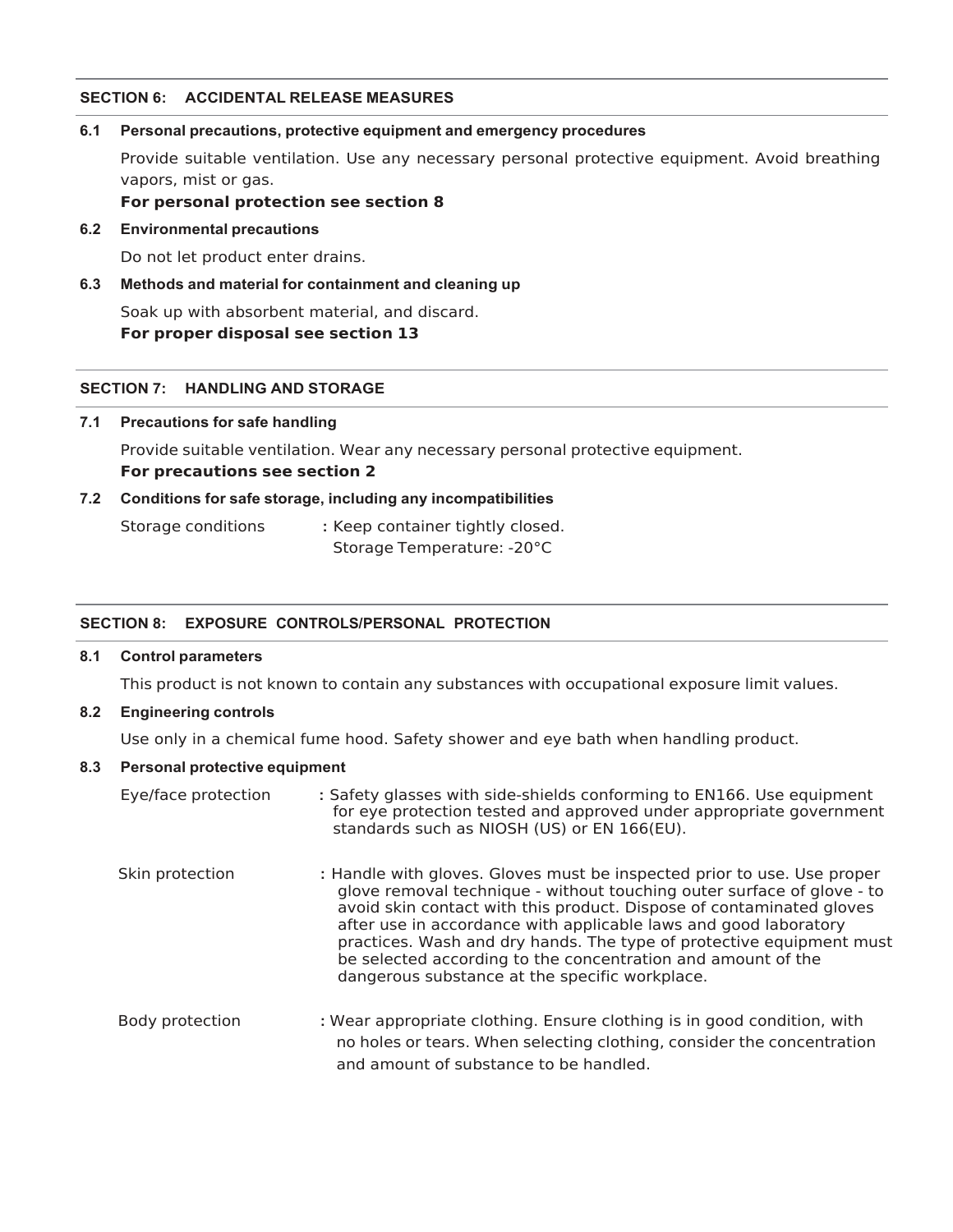Respiratory protection **:** Where risk assessment shows air-purifying respirators are appropriate use a full-face particle respirator type N100 (US) or type P3 (EN 143) respirator cartridges as a backup to engineering controls. If the respirator is the sole means of protection, use a full-face supplied air respirator. Use respirators and components tested and approved under appropriate government standards such as NIOSH (US) or CEN (EU).

#### **SECTION 9: PHYSICAL AND CHEMICAL PROPERTIES**

| 9.1 | Information on basic physical and chemical properties |                              |  |  |  |
|-----|-------------------------------------------------------|------------------------------|--|--|--|
| a)  | Appearance                                            | : White to off-white         |  |  |  |
| b)  | Physical states                                       | : Solid (crystalline powder) |  |  |  |
| C)  | Odor                                                  | : Not available              |  |  |  |
| d)  | Odor threshold                                        | : Not available              |  |  |  |
| e)  | Melting point                                         | Not available                |  |  |  |
| f)  | Boiling point range                                   | : Not available              |  |  |  |
| g)  | pH                                                    | Not available                |  |  |  |
| h)  | Density                                               | : Not available              |  |  |  |
| i)  | Flash point                                           | : Not available              |  |  |  |
| j)  | <b>Evaporation rate</b>                               | Not available                |  |  |  |
| k)  | Flammability                                          | : Not available              |  |  |  |
| I)  | Upper/lower flammability or<br>explosive limits:      | Not available<br>÷.          |  |  |  |
| m)  | Vapor pressure                                        | Not available                |  |  |  |
| n)  | Vapor density                                         | : Not available              |  |  |  |
| O)  | Relative density                                      | : Not available              |  |  |  |
| p)  | Solubility                                            | Not available                |  |  |  |
| q)  | Partition<br>coefficient:n-octanol/water              | Not available                |  |  |  |
| r)  | Autoignition temperature                              | : Not available              |  |  |  |
| s)  | Decomposition temperature                             | : Not available              |  |  |  |
| t)  | Viscosity                                             | : Not available              |  |  |  |
|     |                                                       |                              |  |  |  |

#### **SECTION 10: STABILITY AND REACTIVITY**

### **10.1 Reactivity**

No special reactivity is known.

#### **10.2 Chemical stability**

Product is stable when stored and used as recommended.

# **10.3 Incompatible materials**

Strong oxidizing agents are incompatible with this product and must be avoided.

# **10.4 Hazardous decomposition products**

Hazardous decomposition products formed under fire conditions. - Unknown.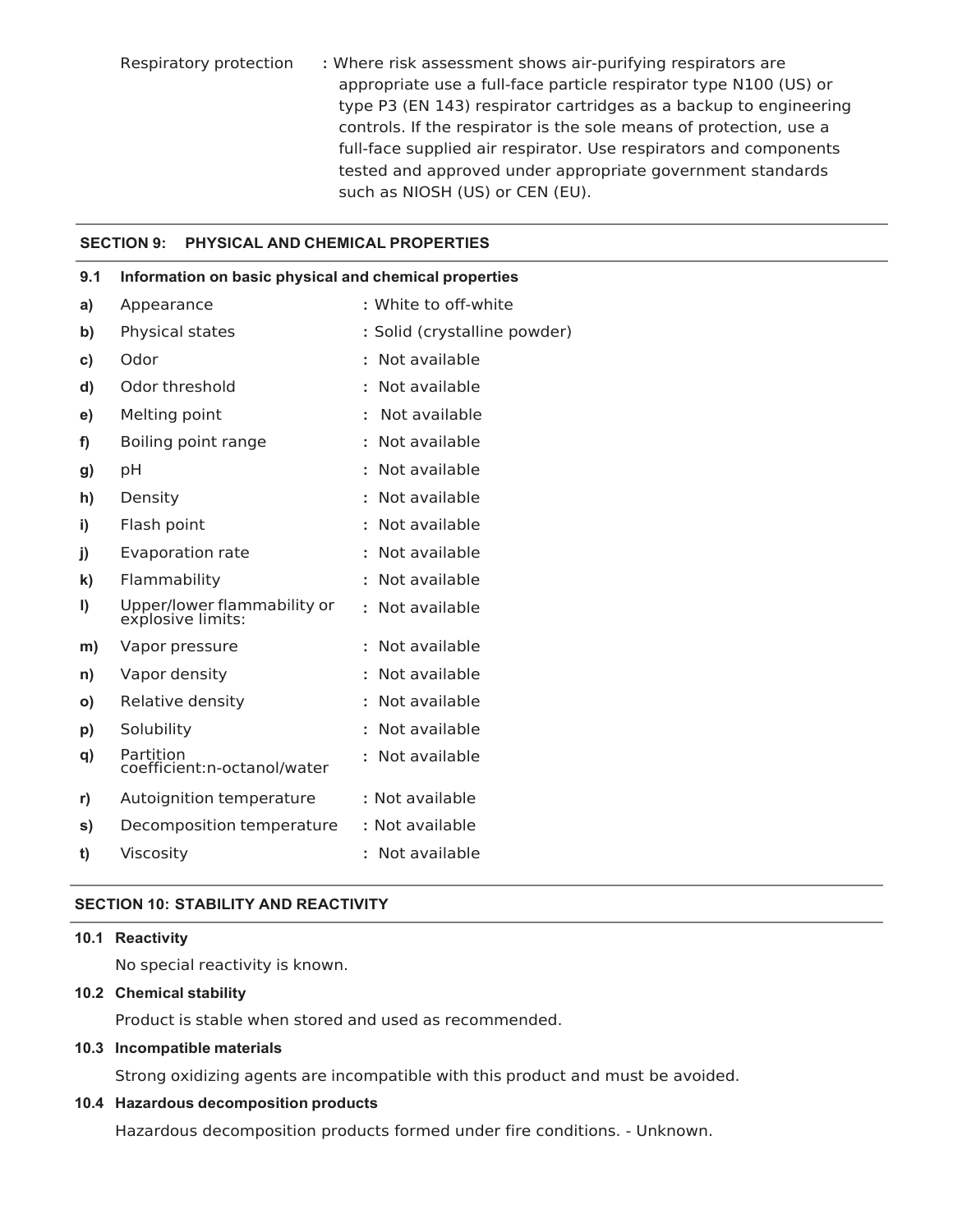# **SECTION 11: TOXICOLOGICAL INFORMATION**

# **11.1 Acute toxicity**  No acute toxicity data available. **11.2 Skin corrosion/irritation**  No skin/corrosion irritation data available. **11.3 Respiratory or skin sensitization**  Prolonged or repeated exposure may cause allergic reactions in certain sensitive individuals. **11.4 Germ cell mutagenicity**  No germ cell mutagenicity data available. **11.5 Carcinogenicity**  IARC **:** No component of this product present at levels greater than or equal to 0.1% is identified as probable, possible or confirmed human carcinogen by IARC. ACGIH **:** No component of this product present at levels greater than or equal to 0.1% is identified as probable, possible or confirmed human carcinogen by ACGIH. NTP **:** No component of this product present at levels greater than or equal to 0.1% is identified as probable, possible or confirmed human carcinogen by NTP. OSHA **:** No component of this product present at levels greater than or equal to 0.1%

is identified as probable, possible or confirmed human carcinogen by OSHA.

#### **11.6 Reproductive toxicity**

No reproductive toxicity data available.

#### **11.7 Specific target organ toxicity – single exposure**

No specific organ toxicity data available.

#### **11.8 Specific target organ toxicity – repeated exposure**

No specific organ toxicity data available.

#### **11.9 Aspiration hazard**

No aspiration hazard data available.

#### **11.10 Likely routes of exposure**

Respiratory organs, mouth, skin, and eyes.

#### **11.11 Symptoms of exposure**

To the best of our knowledge, the chemical, physical, and toxicological properties have not been thoroughly investigated.

#### **11.12 Additional Information**

RTECS: RF0750000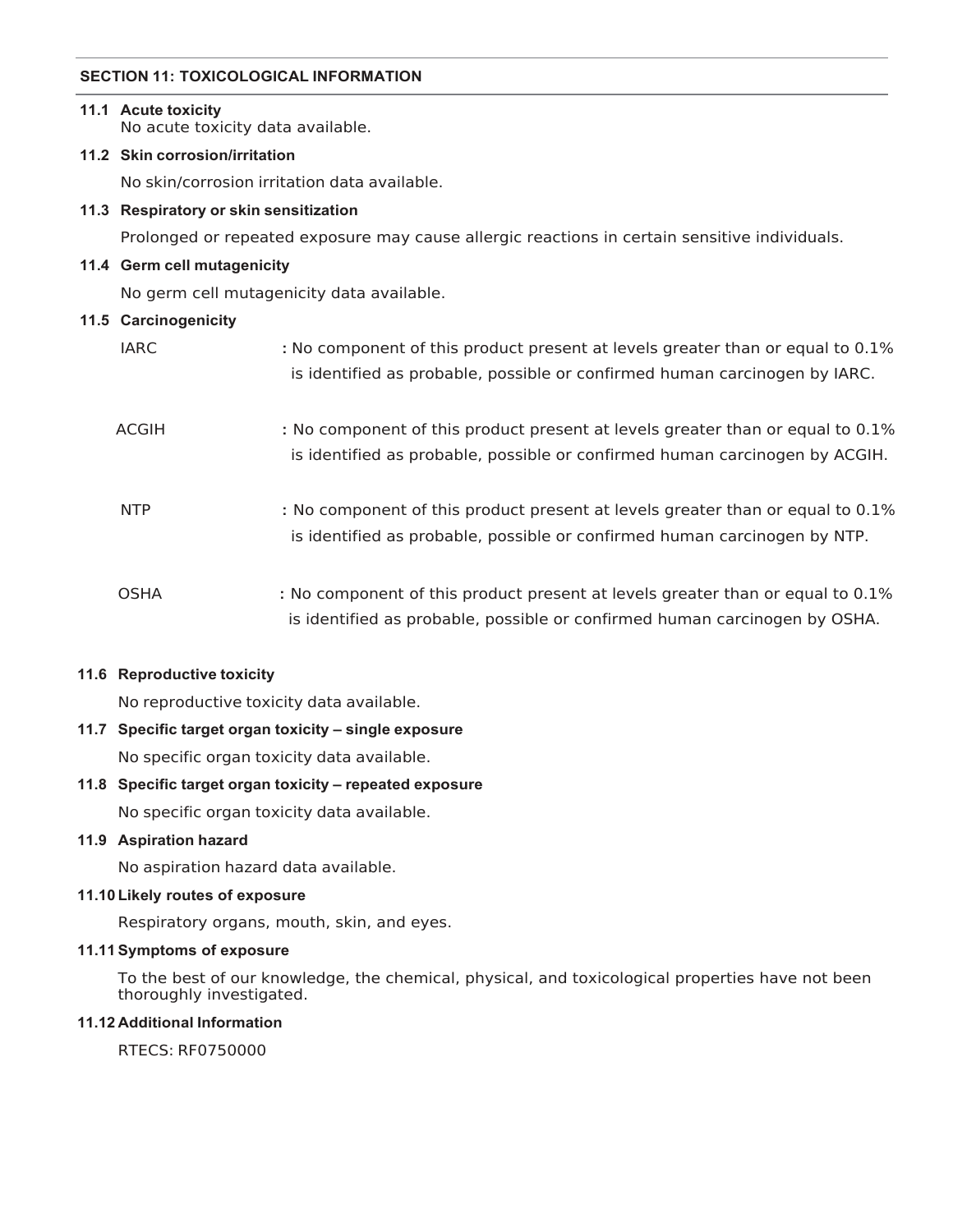# **SECTION 12: ECOLOGICAL INFORMATION**

#### **12.1 Toxicity**

No ecological toxicity data available.

**12.2 Persistence and degradability** 

No persistence/degradability data available.

**12.3 Bioaccumulative potential** 

No bioaccumulation data available.

**12.4 Mobility in soil** 

No soil mobility data available.

**12.5 Other adverse effect** 

No other adverse effect data available.

# **SECTION 13: DISPOSAL CONSIDERATIONS**

Disposal must be made according to official and local regulations.

#### **SECTION 14: TRANSPORTATION INFORMATION**

#### **14.1 DOT (US)**

Not a dangerous good under DOT(US) regulations.

#### **14.2 IMDG**

Not a dangerous good under IMDG regulations.

**14.3 IATA** 

Not a dangerous good under IATA regulations.

#### **SECTION 15: REGULATORY INFORMATION**

## **15.1 SARA**

SARA 302: This product and components are not subject to the reporting requirements of SARA Title III, Section 302. SARA 313: This product does not contain any components with known CAS numbers that exceed the threshold reporting levels established by SARA Title III, Section 313.

SARA 311/312: Acute Health Hazard

#### **15.2 Clean water act (CWA)**

No chemicals are present in this product that are subject to regulation under the Clean Water Act.

#### **15.3 Right to know components**